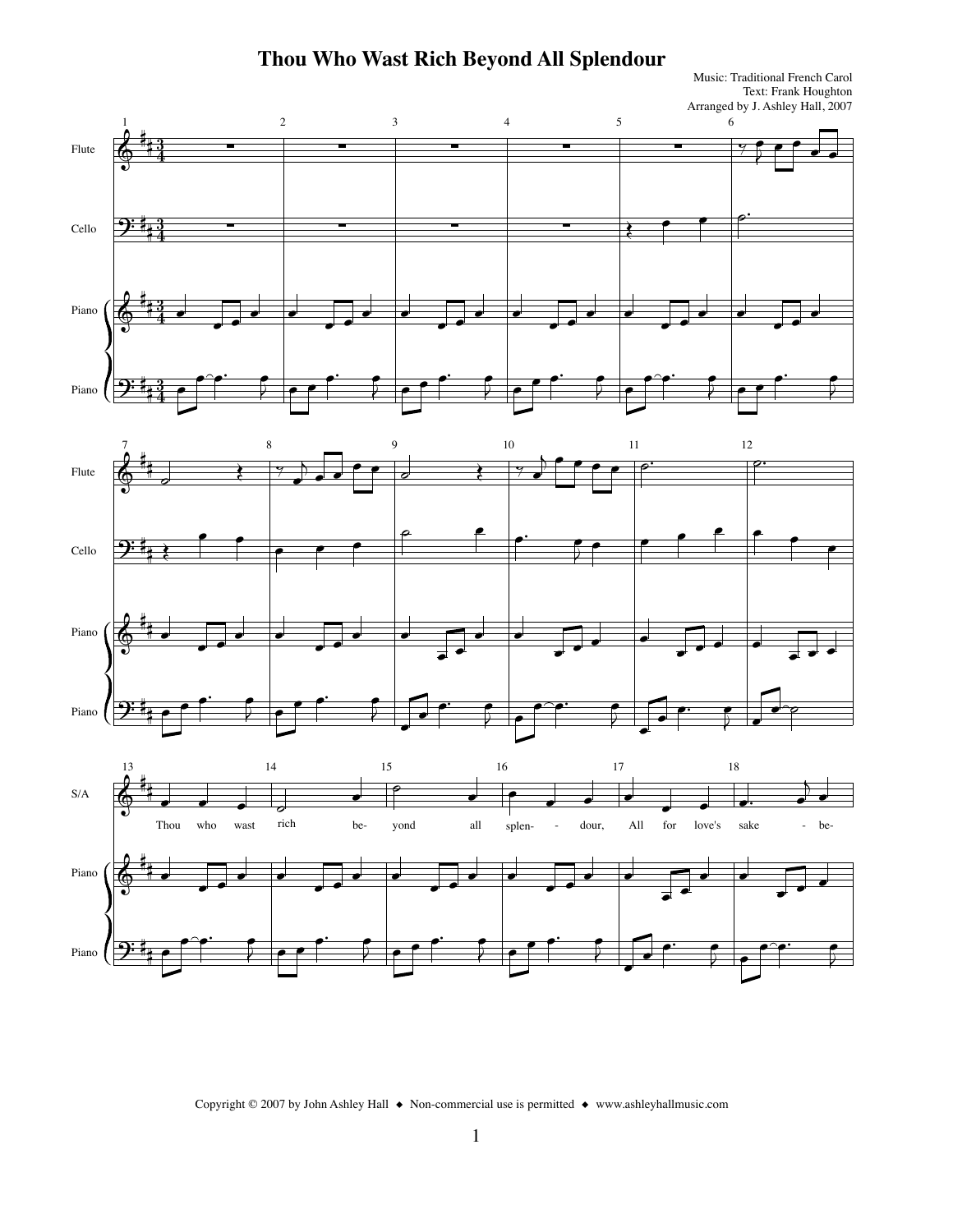

Copyright © 2007 by John Ashley Hall  $\bullet$  Non-commercial use is permitted  $\bullet$  www.ashleyhallmusic.com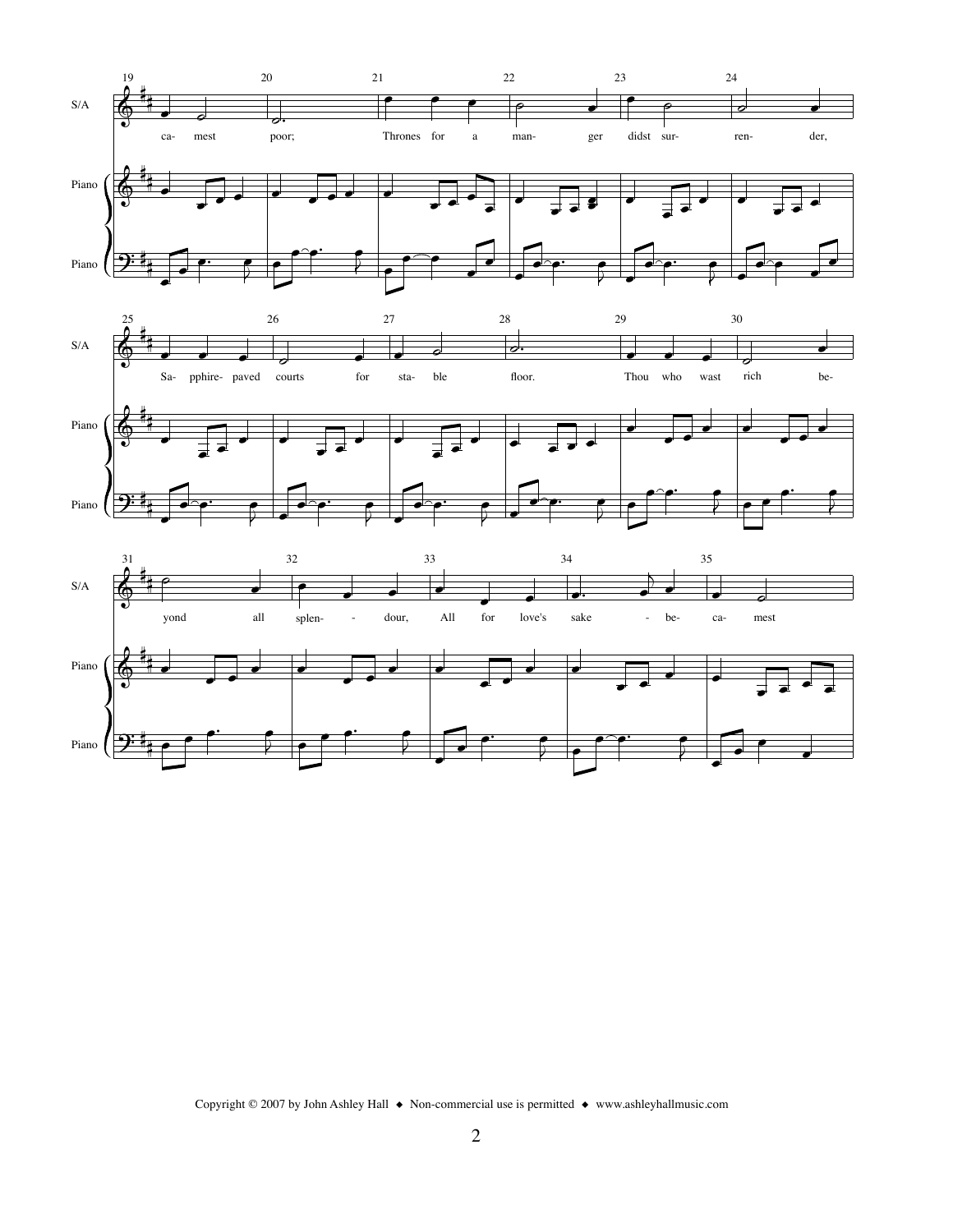



Copyright © 2007 by John Ashley Hall ◆ Non-commercial use is permitted ◆ www.ashleyhallmusic.com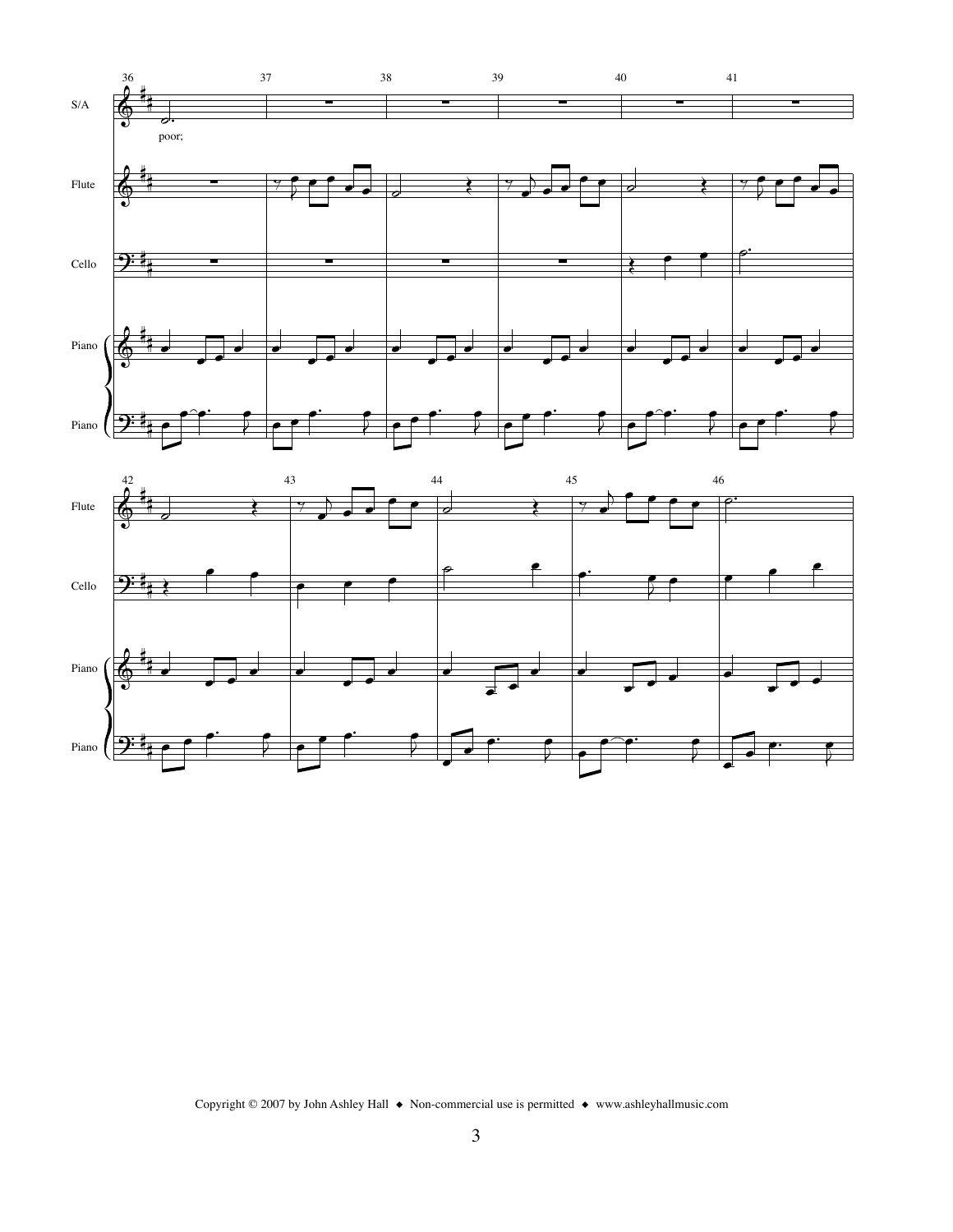

Copyright © 2007 by John Ashley Hall  $\bullet$  Non-commercial use is permitted  $\bullet$  www.ashleyhallmusic.com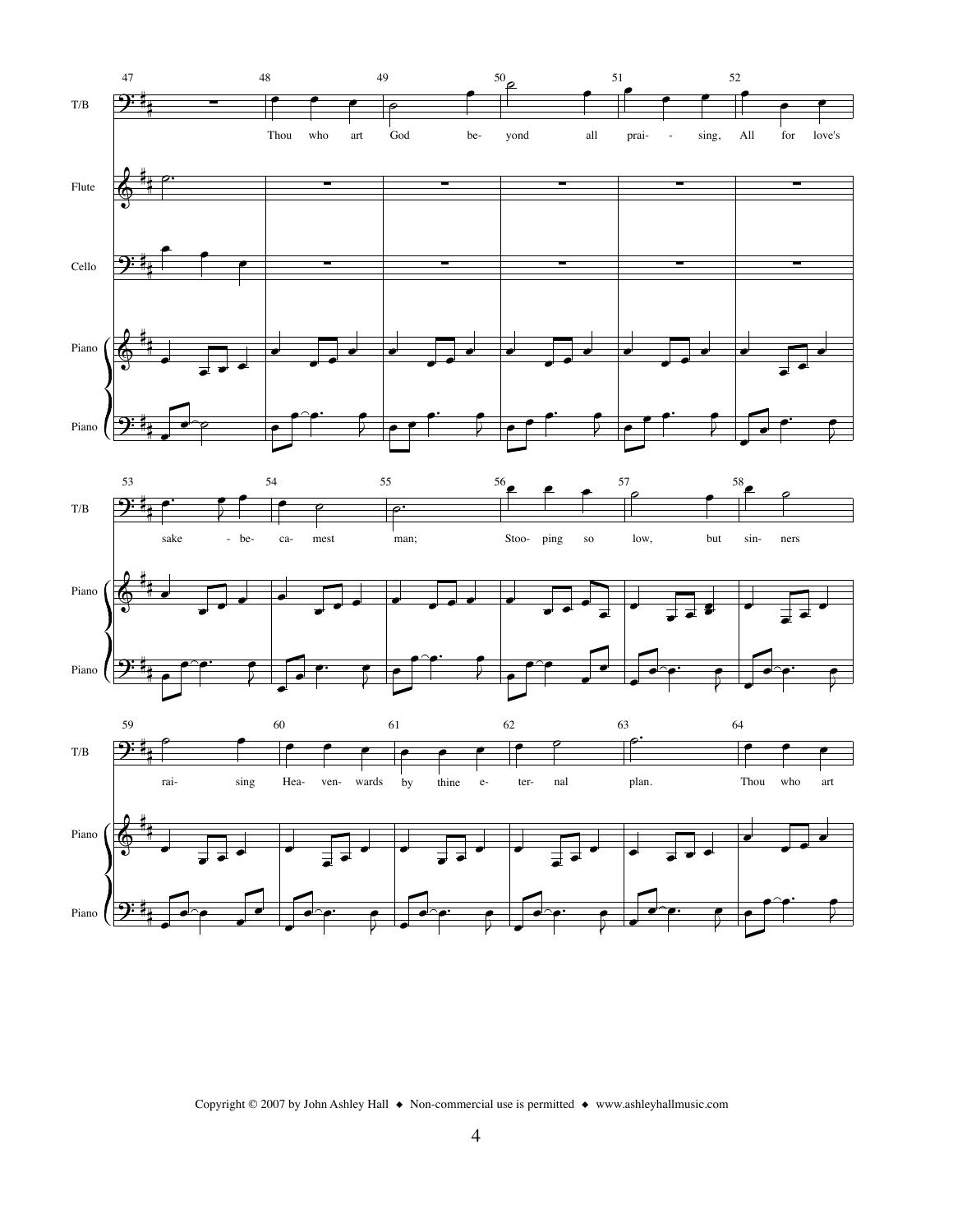

Copyright © 2007 by John Ashley Hall  $\bullet$  Non-commercial use is permitted  $\bullet$  www.ashleyhallmusic.com